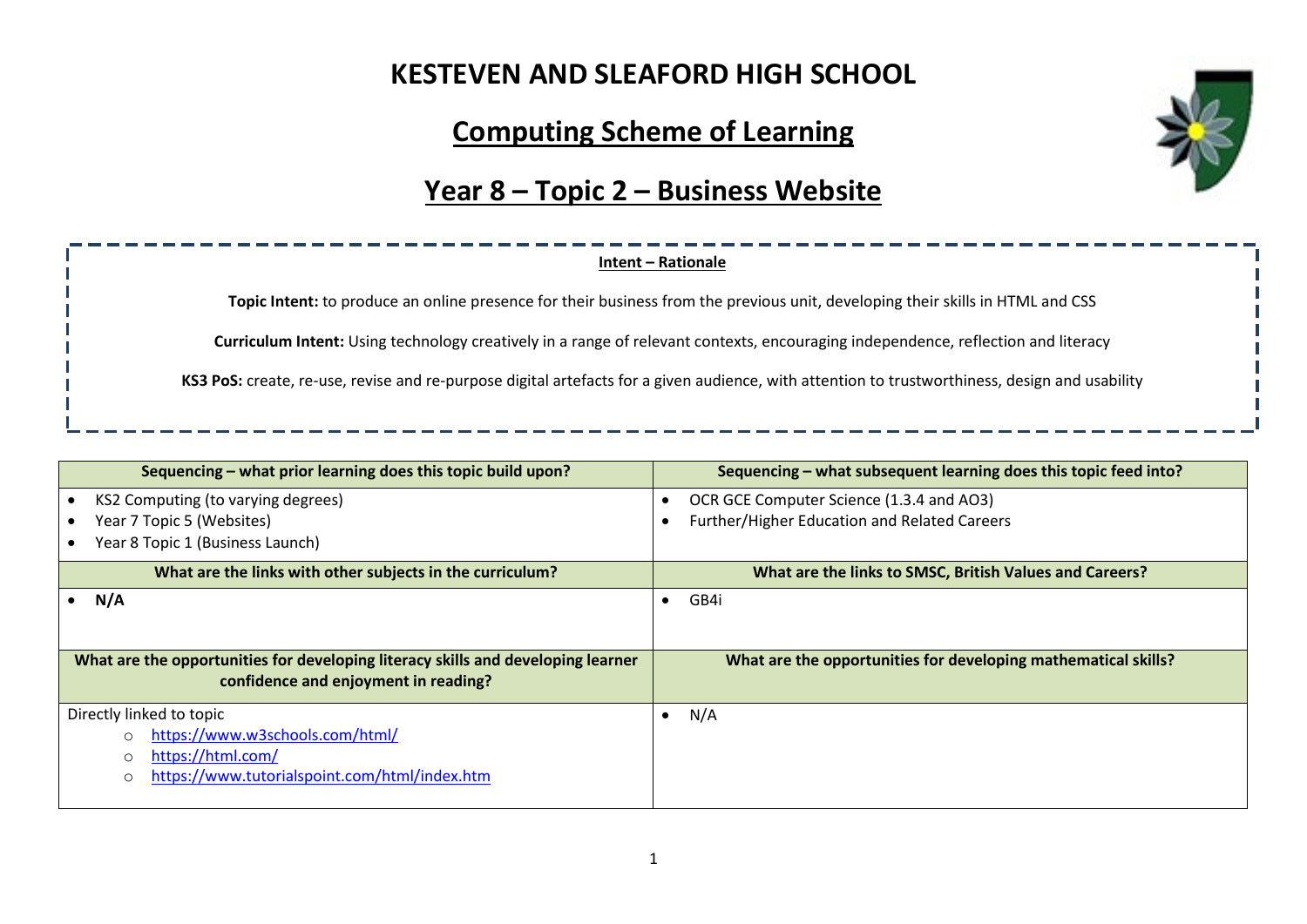#### **KESTEVEN AND SLEAFORD HIGH SCHOOL**

# **Computing Scheme of Learning**

# **Year 8 – Topic 2 – Business Website**

#### **Intent – Concepts**